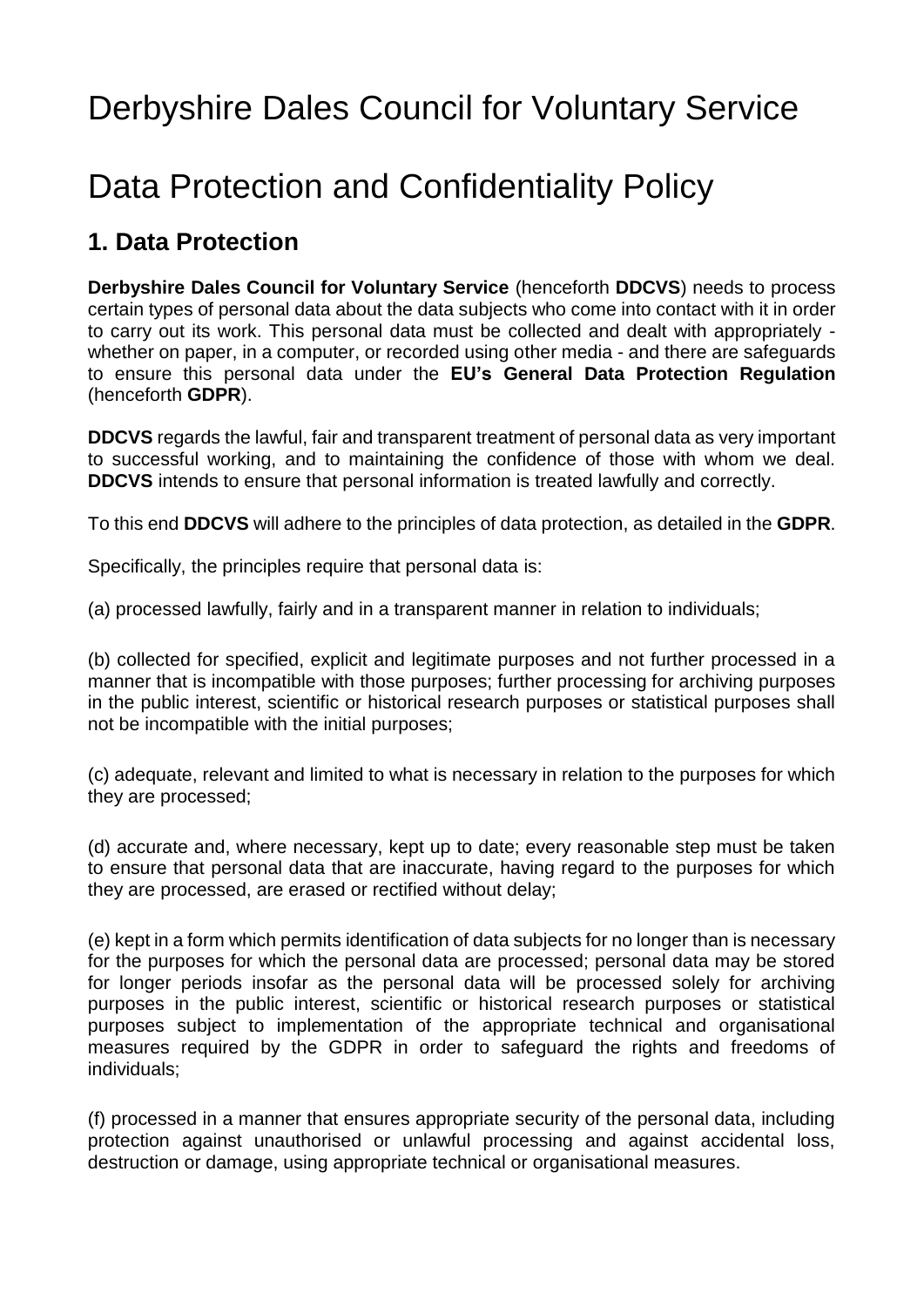Article 5(2) of the GDPF requires that 'the controller shall be responsible for, and be able to demonstrate, compliance with the principles.'

## **Personal data**

This is any information that can directly or indirectly identify a natural person, and can be in any format. Examples of personal data are:

- Name
- Address
- Fmail address
- Financial details
- Photographs
- IP address
- Location data
- Online behaviour
- Profiling and analytics data

The GDPR refers to sensitive personal data as **special categories of personal data**. Examples of this type of personal data are:

- Race
- Religion
- Political opinions
- Trade union membership
- Sexual orientation
- Health information
- Biometric data
- Genetic data

## **Data Controller**

**DDCVS** is the Data Controller under the GDPR. The Data Controller determines the purposes and means of processing personal data.

## **Responsibility**

The trustees / directors of **DDCVS** have ultimate responsibility for ensuring **DDCVS**'s compliance with the **GDPR**.

Although it does not necessarily have a statutory obligation to do so, DDCVS will appoint a **Data Protection Officer** (DPO) from the staff team to carry out the following duties:

- To inform and advise the organisation and its employees about their obligations to comply with the GDPR and other data protection laws.
- To monitor compliance with the GDPR and other data protection laws, including managing internal data protection activities, advise on data protection impact assessments; train staff and conduct internal audits.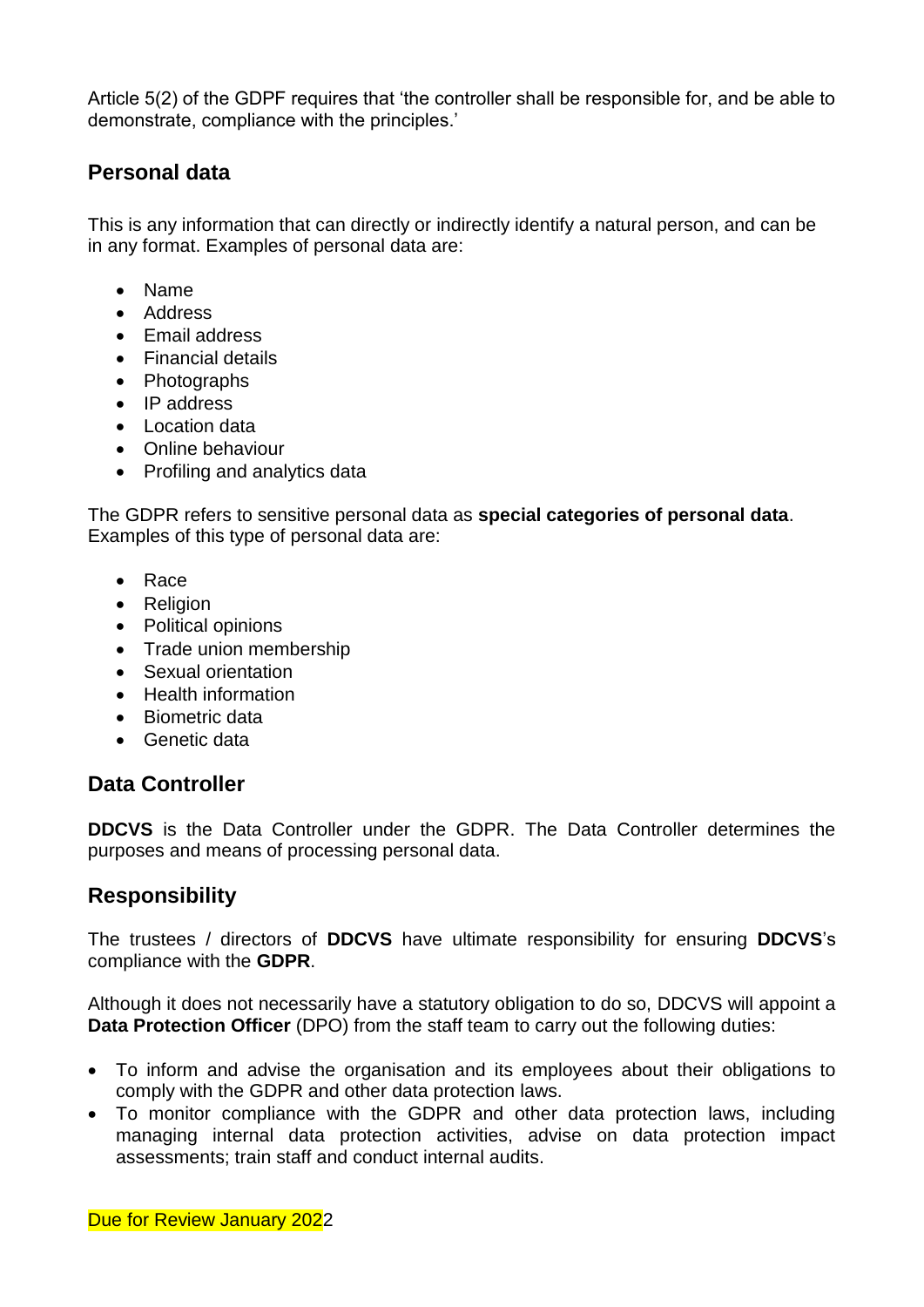To be the first point of contact for supervisory authorities and for individuals whose data is processed (employees, clients, members etc).

DDCVS will ensure that:

- The DPO reports to the highest management level of the organisation (i.e. Board of Trustees).
- The DPO operates independently and will not be dismissed or penalised for performing their task.
- Adequate resources are provided to enable the DPO to meet their GDPR obligations.

## **Data Subjects**

Data subjects of **DDCVS** are likely to include the following:

- Employees and volunteers of DDCVS
- Trustees and Directors of DDCVS
- Members of DDCVS
- Clients of projects and services of DDCVS
- Employees, trustees, directors and volunteers of other organisations with whom we have a working relationship
- People who are interested in the work of DDCVS, and wish to subscribe to our newsletter and attend meetings and events organised by DDCVS

A full analysis of DDCVS' data sets, and how these are processed appears at Annex A.

## **Data processing**

**Processing** data means obtaining, recording or holding the data or carrying out any operation or set of operations on the data, including:

- organisation, adaptation or alteration of the information or data.
- retrieval, consultation or use of the data.
- disclosure of the data by any means.
- alignment, combination, blocking, erasure or destruction of the data.

## **Lawful bases for processing**

The lawful bases for processing personal data are:

- Direct consent from the individual.
- The necessity to perform a contract.
- Protecting the vital interests of the individual.

Due for Review January 2022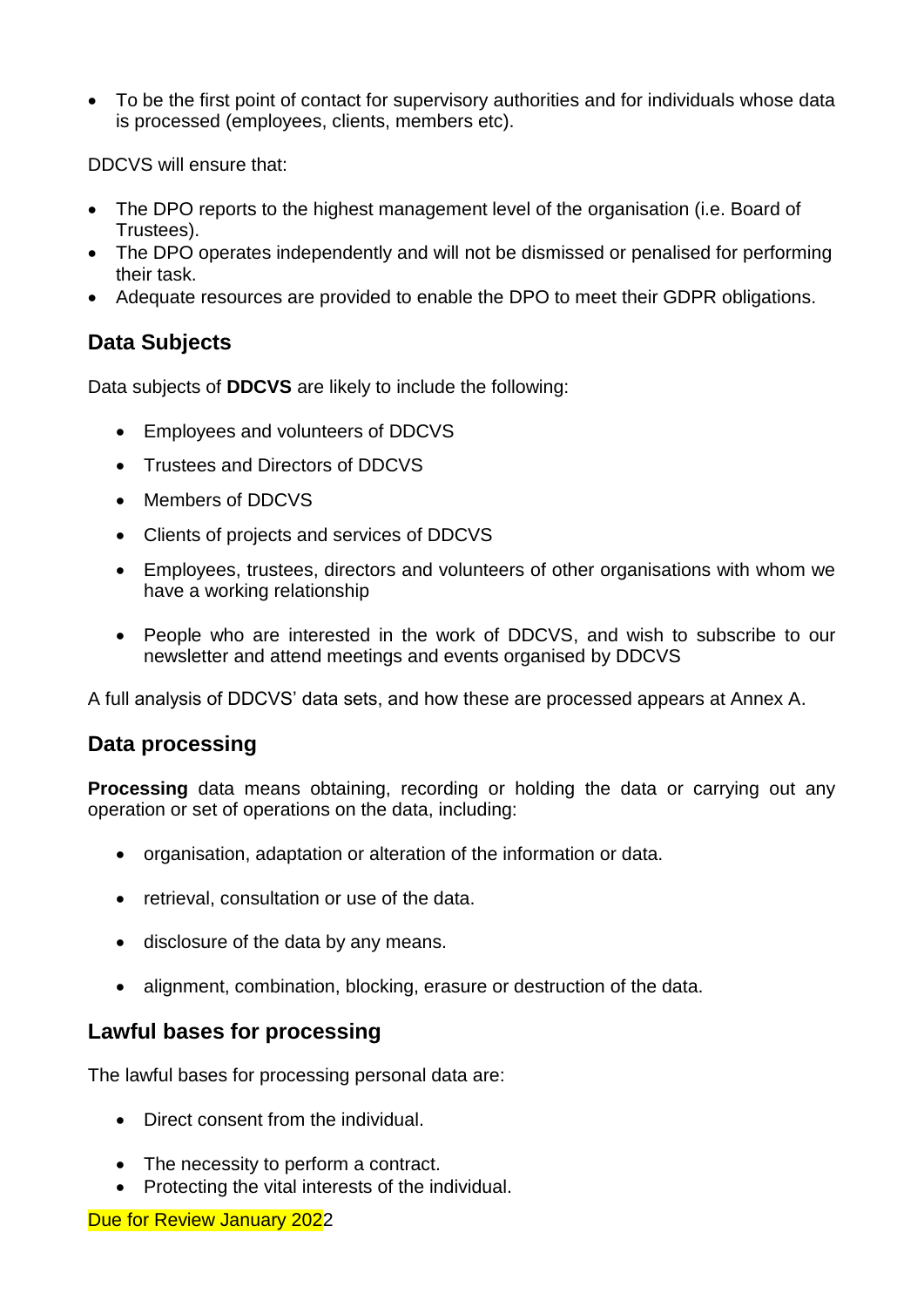- The legal obligations of the organisation.
- Necessity for the public interest.
- The legitimate interests of the organisation.

Most of DDCVS's data processing takes place on the basis of **legitimate interest**. However, there may be other occasions when DDCVS processes data on a basis other than legitimate interest as listed above. On such occasions the data subject will be informed that their data is to be processed on this basis through an appropriate privacy statement.

Where consent is used as a basis for processing, DDCVS will follow these guidelines:

- Consent must be freely given, specific, informed and unambiguous.
- A request for consent must be intelligible and in clear, plain language.
- Consent will not be inferred from silence, pre-ticked boxes and inactivity.
- Consent can be withdrawn at any time.
- DDCVS must be able to evidence consent, even when this is given orally.

#### **Retention of data**

DDCVS will retain data for only as long as there is a clear legitimate interest, statutory obligation, or business reason in doing so. We have strict protocols about retention of data. The details of these can be seen at Annex A of this policy.

#### **Data storage, security and safe disposal**

DDCVS takes the security of the personal data it processes very seriously, and will take every reasonable measure to ensure against theft or misuse of personal data, and the accidental loss or disclosure of personal data. We aim to ensure this by following these guidelines:

#### **Storage**

DDCVS keeps personal data in both electronic and paper formats.

 Electronic personal data is kept primarily in our contacts database. Some personal data is also held our e-mail system Microsoft Outlook within the body of e-mails, or as attachments to e-mails. Other items of personal data may be present in electronic copies of documents stored on our systems (e.g. someone's name and address may appear on a letter, their details may be present on a referral form, or we may have a photograph of them.) Our systems are backed-up daily to a remote server which is housed in a secure alarmed and CCTV monitored location. We use malware and firewall software on all of our systems. Our systems are password protected using appropriate levels of password complexity and our passwords are changed regularly. Our computer hardware is kept in locked, alarmed locations.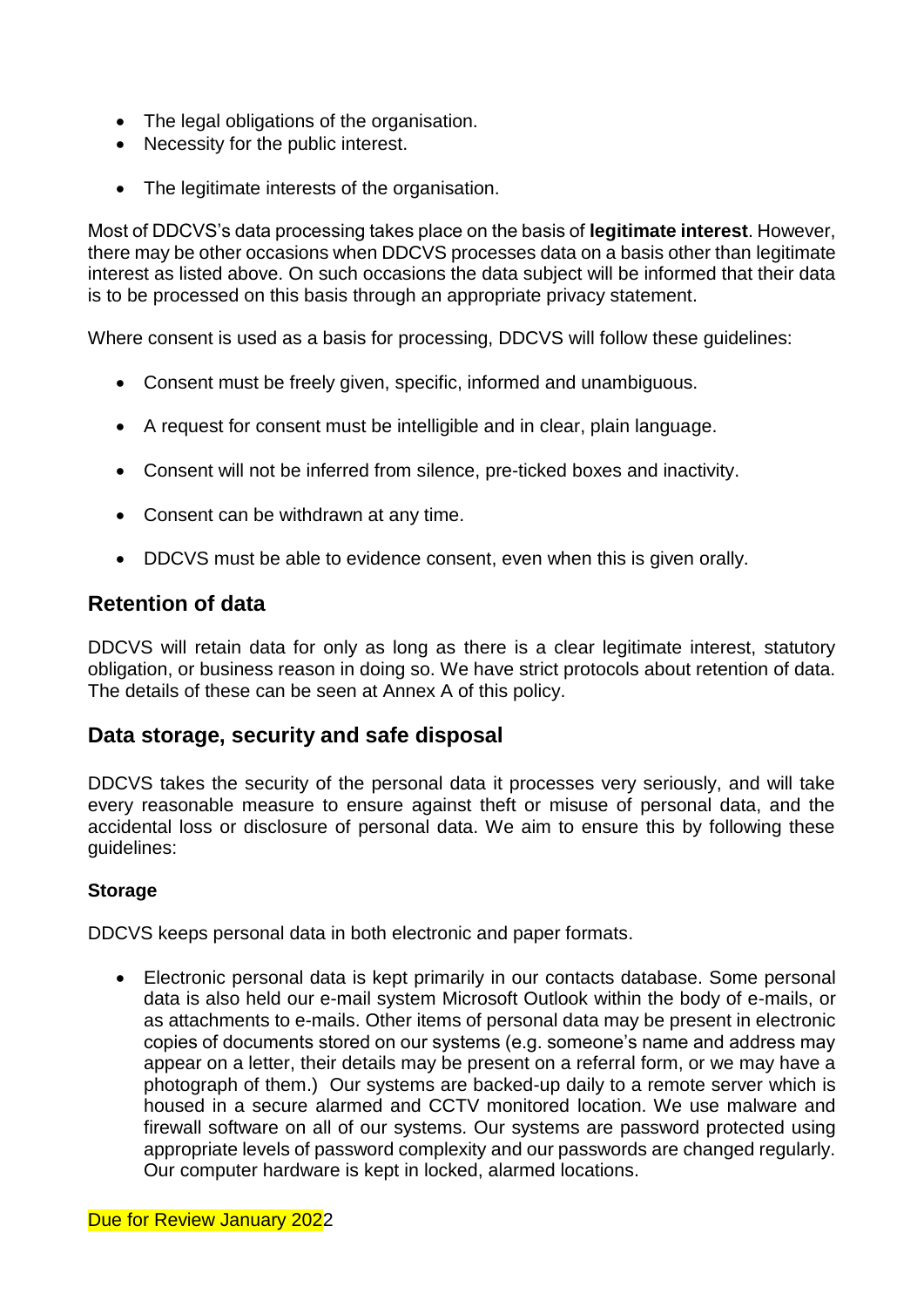Paper ('hard copy') documents containing personal data are stored in lockable, fire retardant filing cabinets. Keys to the cabinets are kept in a key safe. The office is locked and alarmed at night and weekends, and on other occasions when no staff members are on the premises during normal working hours. Retention of paper documents is kept to a minimum, and would not normally replicate electronic versions of the same document.

#### **Security guidelines for staff**

- Keep passwords secure and change regularly as instructed. Do not disclose passwords to anyone without first consulting the Data Protection Officer or a senior manager.
- Passwords must contain at least eight characters, and must contain the following three character classes: alphabetic (e.g. A or a); numeric (e.g. 0-9); punctuation or other characters (e.g. ! or &).
- Lock / log off computers when away from your desk.
- Prevent breaches of cyber security by taking care when opening emails and attachments or visiting new websites.
- Work on a 'clear desk' basis by securely storing hard copy personal data when it is not being used. On no account should personal data be left out on an unattended desk.
- Visitors should be signed in and out of the premises, and accompanied in areas normally restricted to staff.
- Position computer screens away from windows to prevent accidental disclosures of personal data.
- Personal data that is being taken out of the office should be treated with the same level of care as it was still in the office. Think carefully about the need to take personal data off the premises, and how you will keep it secure if you do. This applies to both paper and electronic media.
- Laptops, mobile phones, tablets and external storage devices (such as data sticks) must have been approved by DDCVS. Data sticks will be issued to staff when there is a compelling reason to use one. Data sticks must be returned when the task for which they were issued has been completed.
- Photographs will be taken only with a DDCVS camera that has been issued for the purpose. Photographs should not be taken on mobile phones and other mobile devices. Photographs will be transferred to the DDCVS system as soon as possible, and removed from the camera once this has been done.
- Care should be taken when using diaries and note books to record people's details. Keep personal data recorded in this way to a minimum, and ensure that diaries and note books a kept securely locked away when not in use. Old diaries and note books containing personal data should be safely destroyed.



#### **Safe disposal**

When data is removed from our systems, it will securely disposed of using the following guidelines.

Due for Review January 2022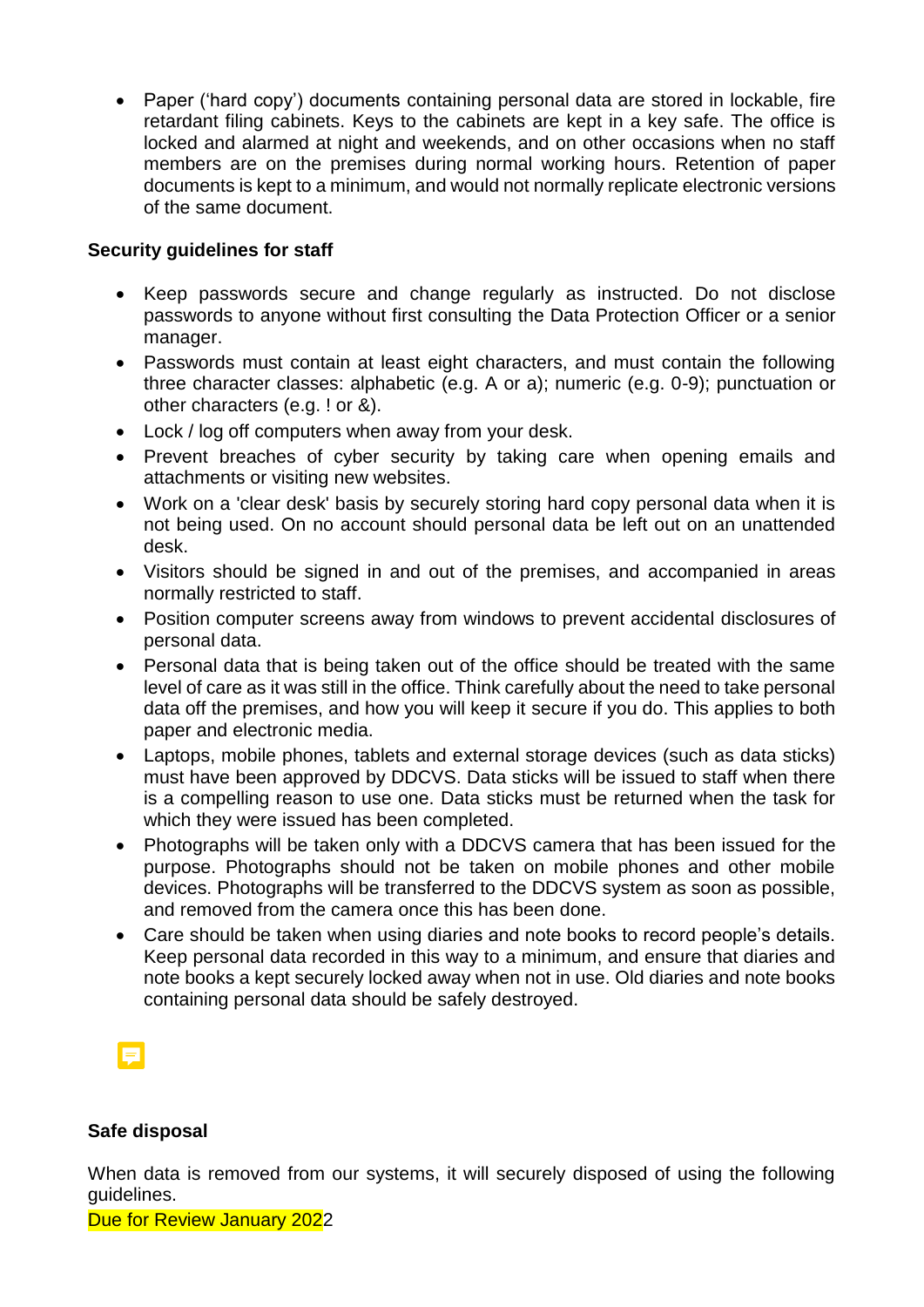- All personal data kept on paper must be destroyed using DIN 66399 level 3 compliant cross shredder provided by DDCVS.
- Employees are responsible for ensuring that paper-based records that they have taken to the shredder been have properly destroyed. They should not leave papers for shredding unattended at the side of the machine, and ensure that no intact sheets or parts of sheets remain in the shredder, for example due to jamming or power failure.
- General paper waste should be checked carefully before disposal to ensure that it does not contain personal data.
- Where high volumes of paper-based personal data require destruction, DDCVS will arrange to have this professionally destroyed by an organisation with BS EN 15713 certification.
- As far as is practicable, electronic data will permanently deleted from our IT systems so it cannot be viewed or reused.
- Redundant computer hardware will be destroyed professionally. All redundant computer hardware will be destroyed, and will not be sold-on to third parties.

#### **Data access and accuracy**

All Data Subjects have the right to access the data **DDCVS** holds about them. **DDCVS** will also take reasonable steps ensure that this data is kept up to date by asking data subjects whether there have been any changes.

In addition, DDCVS will ensure that:

- it has a Data Protection Officer with specific responsibility for ensuring compliance with the General Data Protections Regulation 2018.
- everyone processing personal data understands that they are contractually responsible for following good data protection practice,
- everyone processing personal data is appropriately trained to do so,
- everyone processing personal data is appropriately supervised,
- anybody wanting to make enquiries about handling personal data knows what to do,
- it deals promptly and courteously with any enquiries about handling personal data,
- it describes clearly how it handles personal data,
- it will regularly review and audit the ways it hold, manage and use personal data,
- it regularly assesses and evaluates its methods and performance in relation to handling personal data,
- all staff are aware that a breach of the rules and procedures identified in this policy may lead to disciplinary action being taken against them.

This policy will be updated as necessary to reflect best practice in data management, security and control and to ensure compliance with any changes or amendments made to the General Data Protection Regulation, or any subsequent legislation relating to the processing of personal data.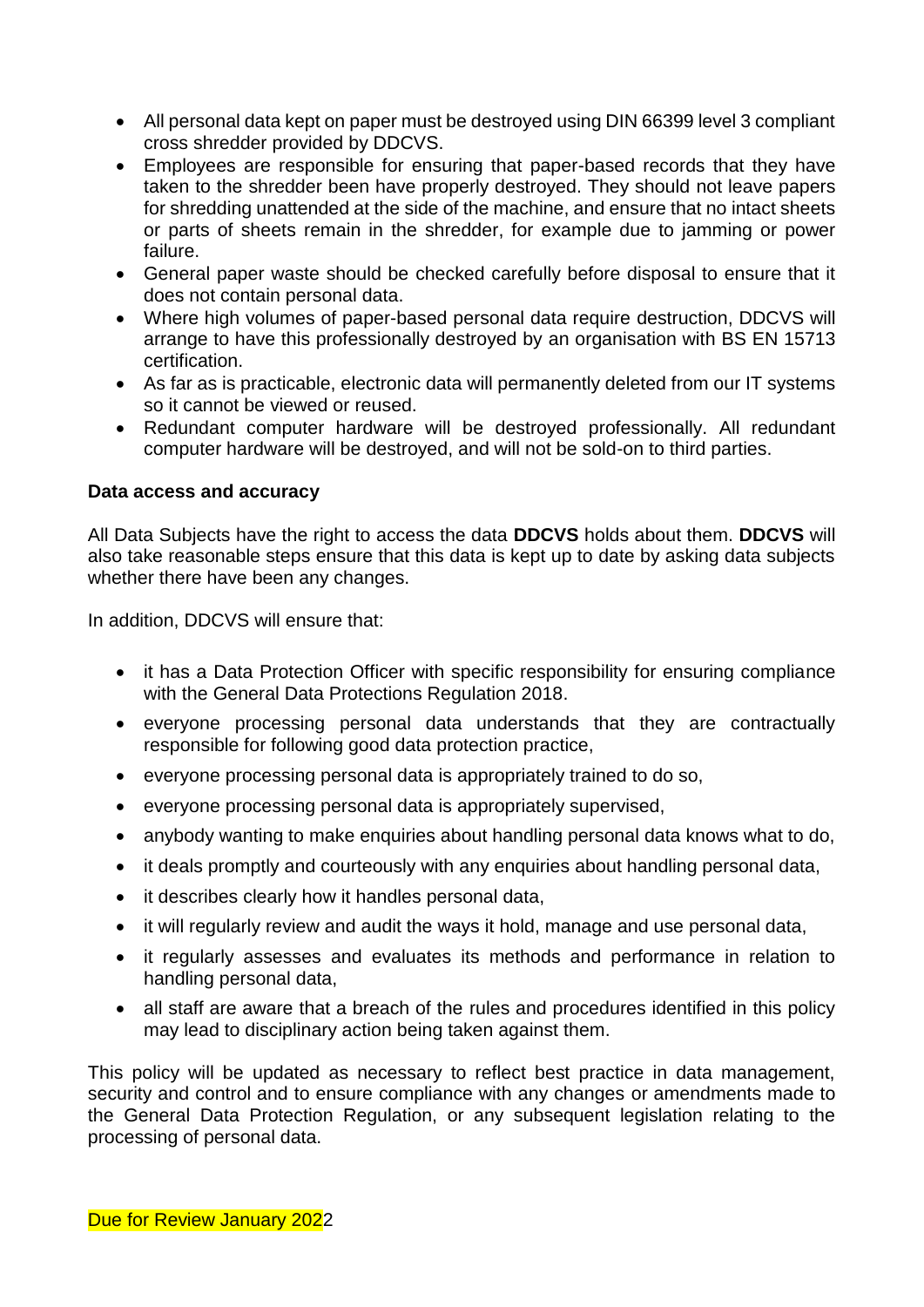In case of any queries or questions in relation to this policy please contact the DDCVS Data Protection Officer. This is currently **Sarah Paisley**.

## **2. Confidentiality**

**DDCVS** is aware of the importance of confidentiality and will ensure that all staff, volunteers and Board members are aware of the confidentiality policy. The confidentiality policy applies to all staff, volunteers and Board members. Any personal or organisational information held by **DDCVS** will remain confidential within DDCVS, and this also applies to any information learned in the course of an individual duties within the organisation.

**DDCVS** recognises that volunteers, staff members and Board members gain information about individuals and organisations during the course of their work or activities. In most cases this information may not be specifically defined as confidential and individuals may have to exercise common sense and discretion in identifying whether information is expected to be confidential.

#### **Breach of confidentiality**

No confidential issue is to be discussed with, or revealed to, any person or organisation outside DDCVS except where the individual or organisation the issue relates to has given express permission. Staff, volunteers and Board members should avoid discussing any confidential issue unless it is relevant to their work.

Staff, volunteers and Board members should avoid exchanging personal information or comments about individuals with whom they have a professional relationship, and they should also avoid talking about organisations or individuals in social settings.

Any member of staff or volunteer found to have breached the confidentiality policy will become subject may be subject to disciplinary action. Any Board member who discloses confidential information or knowledge gained at Board meetings may be asked for their resignation.

Under certain circumstances the organisation has a legal duty, or a duty of care to disclose information. These circumstances include, for example, child protection issues, protection of vulnerable adults, and financial management. If a situation occurs where confidentiality is legally required to be breached, the relevant parties will be informed of action being taken.

| <b>Annex A</b> | <b>DDCVS summary data set</b> |  |
|----------------|-------------------------------|--|
|----------------|-------------------------------|--|

| Data subject                        | Legal basis            | Data gathering                                                             | <b>Standard</b><br>data<br>set                                 | <b>Special category</b>           | Format                  | <b>Disposal</b>                                                            |
|-------------------------------------|------------------------|----------------------------------------------------------------------------|----------------------------------------------------------------|-----------------------------------|-------------------------|----------------------------------------------------------------------------|
| <b>Employees of</b><br><b>DDCVS</b> | ∟egitimate<br>interest | At<br>recruitment.<br>with<br>subsequent<br>additions<br>as<br>appropriate | address.<br>Name.<br>telephone<br>e-mail<br>number.<br>address | health<br>Relevant<br>information | Electronic<br>and paper | Disposed of two<br>years after end of<br>employment.<br>Record of starting |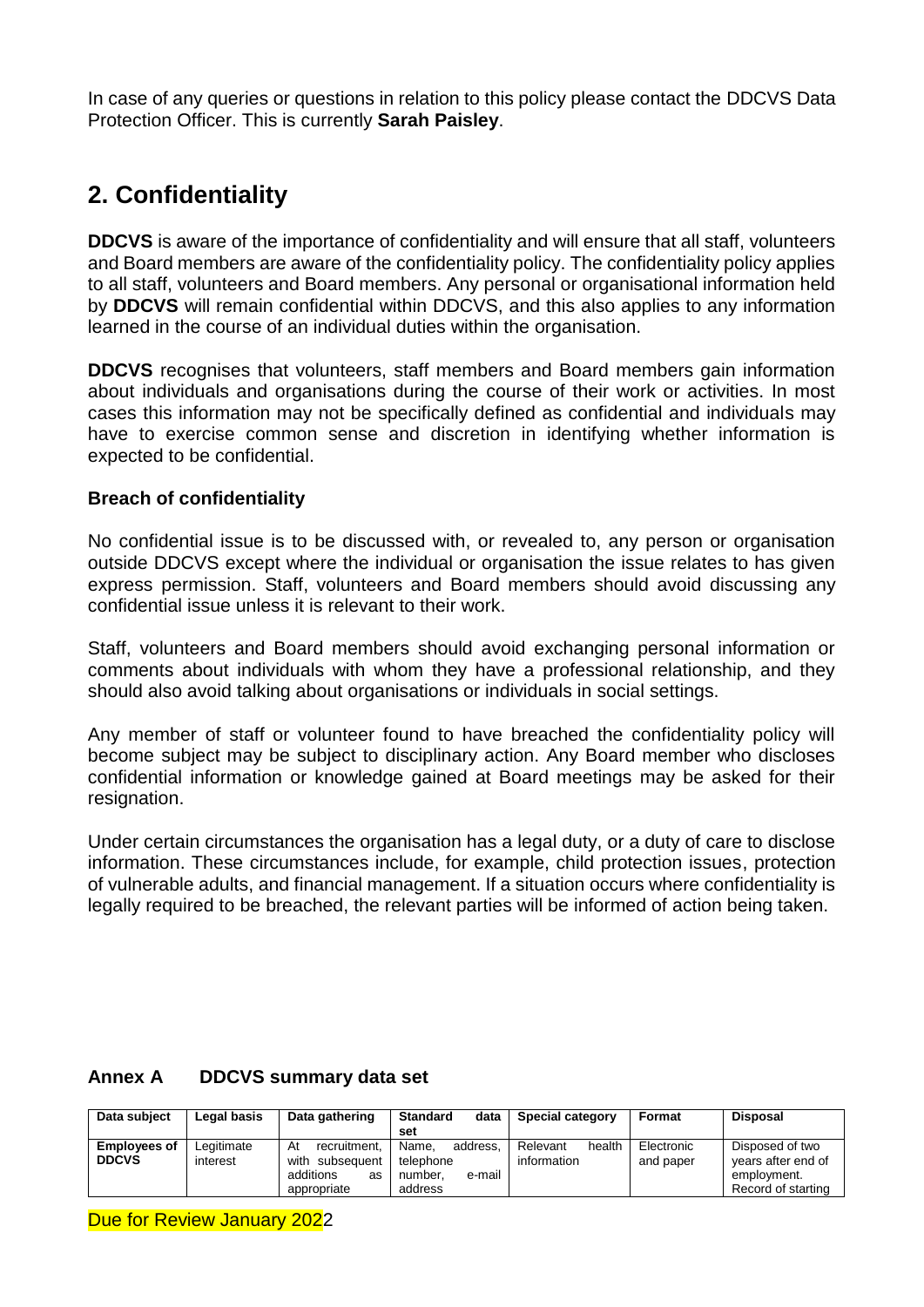|                                                                                                                                                         |                        |                                                                        |                                                                |                                   |                              | and finishing dates<br>retained.                                                                                                                                                                                   |
|---------------------------------------------------------------------------------------------------------------------------------------------------------|------------------------|------------------------------------------------------------------------|----------------------------------------------------------------|-----------------------------------|------------------------------|--------------------------------------------------------------------------------------------------------------------------------------------------------------------------------------------------------------------|
| Employees'<br>emergency<br>contacts                                                                                                                     | Legitimate<br>interest | At recruitment, or<br>subsequently if<br>contact changes               | Name and contact<br>number(s)                                  | None                              | Paper<br>(personnel<br>file) | Disposed of when<br>employee leaves,<br>or contact<br>changes                                                                                                                                                      |
| Directors of<br><b>DDCVS</b>                                                                                                                            | Legitimate<br>interest | At the time of<br>registration                                         | address,<br>Name,<br>telephone<br>number.<br>e-mail<br>address | None                              | Electronic<br>and paper      | Disposed of at the<br>end of directorship                                                                                                                                                                          |
| <b>Members of</b><br><b>DDCVS</b>                                                                                                                       | Legitimate<br>interest | Membership<br>form                                                     | Name,<br>address.<br>telephone<br>number,<br>e-mail<br>address | None                              | Electronic<br>and paper      | When membership<br>ceases, or when<br>the person is no<br>longer the primary<br>contact                                                                                                                            |
| <b>Clients of</b><br><b>Social</b><br>Prescribing                                                                                                       | Legitimate<br>interest | Referral<br>form,<br>with subsequent<br>additions<br>as<br>appropriate | Name,<br>address.<br>telephone<br>number,<br>e-mail<br>address | Relevant<br>health<br>information | Electronic<br>and paper      | Paper records and<br>scans are<br>disposed of 6<br>months after<br>closure of referral.<br>Anonymised<br>electronic records<br>are held for two<br>years. Copies are<br>held by DVA as<br>the contract<br>manager. |
| Personnel of<br>other<br>organisations<br>with which<br>we work                                                                                         | Legitimate<br>interest | At point of first<br>contact                                           | address,<br>Name,<br>telephone<br>number.<br>e-mail<br>address | None                              | Electronic                   | Personal<br>data<br>disposed of two<br>years after the last<br>recorded contact.                                                                                                                                   |
| People<br>interested in<br>the work of<br><b>DDCVS who</b><br>are not<br>members,<br>and<br>subscribe to<br>the<br>newsletter,<br>attend events<br>etc. | Legitimate<br>interest | At point of first<br>contact                                           | address,<br>Name,<br>telephone<br>number.<br>e-mail<br>address | None                              | Paper and<br>electronic      | Periodic<br>data<br>refreshes identify<br>contacts who no<br>longer<br>wish<br>to<br>have their<br>data<br>retained<br>by<br>DDCVS.                                                                                |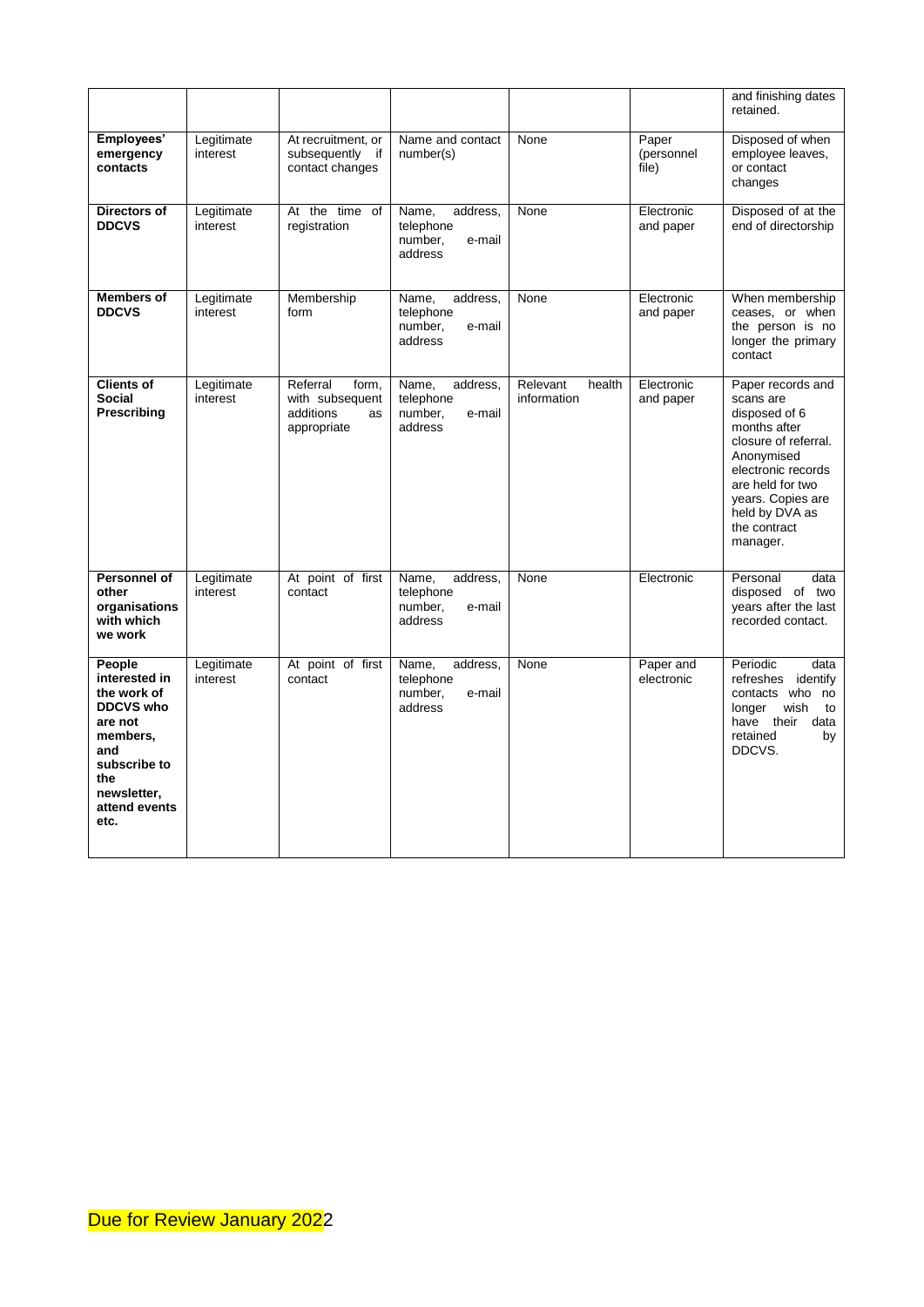#### **ANNEX B**

#### **Handling requests from individuals for their personal data ('data subject access requests')**

- People have a right to have a copy of the personal data **DDCVS** holds about them. This is called a 'subject access request'. Such requests must be made in writing, ideally using the standard form provided by DDCVS.
- The organisation has a maximum of 40 days to respond to such a request.
- A fee is not normally charged for such a request.
- Guidelines for dealing with subject access requests are attached at **ANNEX B**

#### **ANNEX C**

#### **DDCVS - Subject Access Request Form and Guidance Notes**

#### **1. Personal details**

| Surname:         | Former surname (if applicable): |           |
|------------------|---------------------------------|-----------|
| Mr/Mrs/Ms/Miss:  | First name:                     |           |
| Date of birth:   |                                 |           |
| Present address: |                                 | Postcode: |
| Phone number:    | Mobile number:                  |           |

If you have lived at the above address for less than two years (see guidance notes)

| Previous address: | Postcode: |
|-------------------|-----------|
|                   |           |
|                   |           |
|                   |           |

#### **2. Details of the information you require**

**3. Proof of identification - Please** list documents/identification supplied *(See note in guidance section)*:

**Data Protection Officer, Derbyshire Dales CVS, The Agricultural Business Centre, Agricultural Way, Bakewell DE45 1AH** 

Signature (of applicant) …………………………………..……………… Date …………………. **Guidance notes for Data Subject Access Requests** 

Due for Review January 2022